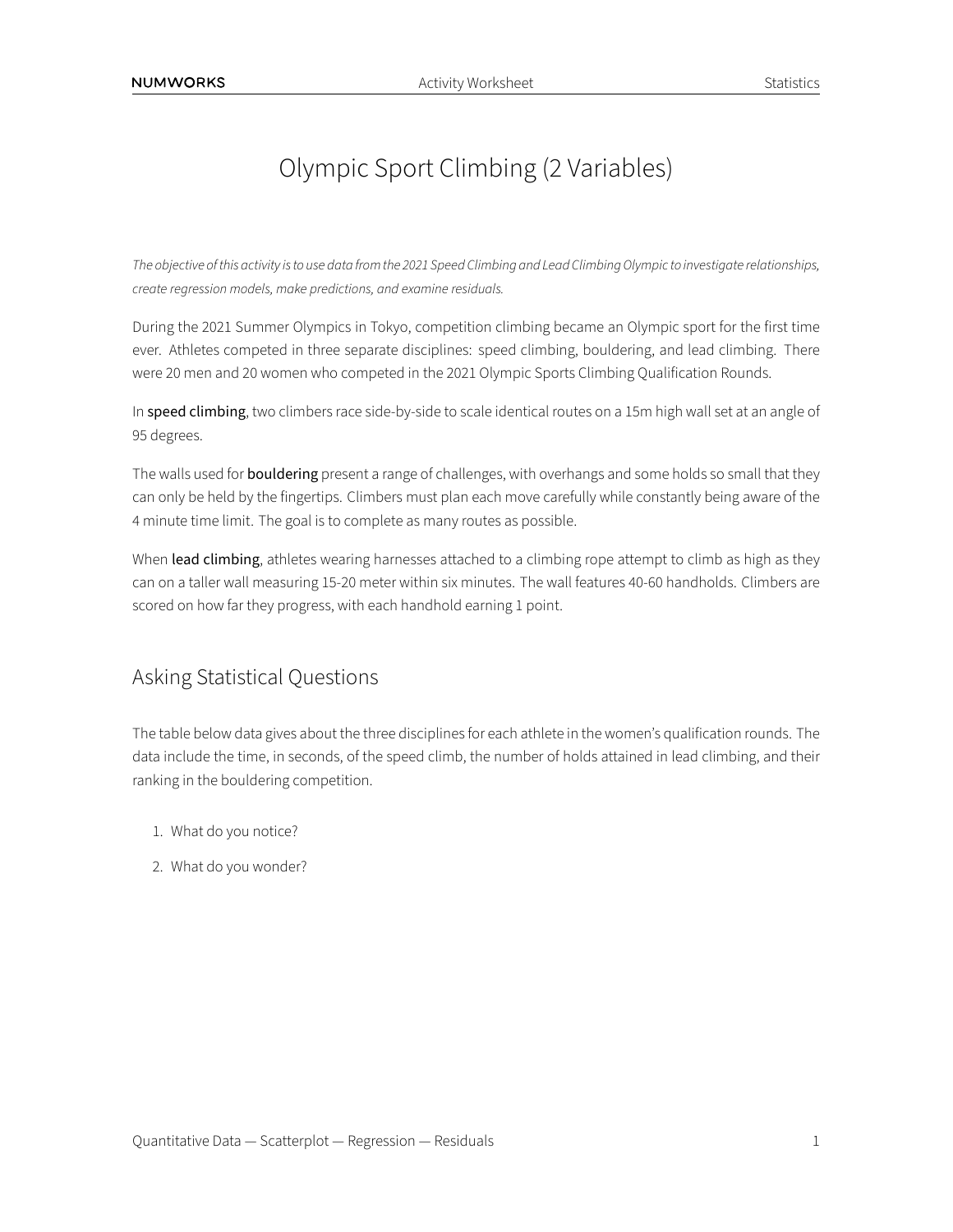| Athlete                 | Speed (s) | Lead (holds)   | Bouldering (rank) |  |
|-------------------------|-----------|----------------|-------------------|--|
| MIROSLAW Aleksandra     | 6.97      | 12             | 20                |  |
| JAUBERT Anouck          | 7.12      | 16             | 13                |  |
| <b>SONG Yiling</b>      | 7.46      | 13             | 19                |  |
| NONAKA Miho             | 7.55      | 30             | 8                 |  |
| KAPLINA Iuliia          | 7.65      | 14             | 18                |  |
| YIP Alannah             | 7.99      | 21             | 16                |  |
| CONDIE Kyra             | 8.08      | 22             | 11                |  |
| CHANOURDIE Julia        | 8.17      | 25             | 15                |  |
| NOGUCHI Akiyo           | 8.23      | 27             | 3                 |  |
| <b>KLINGLER Petra</b>   | 8.42      | 16             | 10                |  |
| PILZ Jessica            | 8.51      | 33             | 9                 |  |
| RABOUTOU Brooke         | 8.67      | 26             | $\overline{2}$    |  |
| MACKENZIE Oceania       | 8.83      | 15             | 12                |  |
| GARNBRET Janja          | 9.44      | 26             | $\mathbf{1}$      |  |
| MESHKOVA Viktoriia      | 9.54      | 29             | 6                 |  |
| COXSEY Shauna           | 9.65      | 21             | $\overline{4}$    |  |
| SEO Chaehyun            | 10.01     | 40             | 5                 |  |
| <b>KRAMPL Mia</b>       | 10.43     | 26             | 14                |  |
| ROGORA Laura            | 10.5      | 25             | $\overline{7}$    |  |
| <b>STERKENBURG Erin</b> | 11.1      | $\overline{1}$ | 17                |  |

*[Olympics.com](https://olympics.com/tokyo-2020/olympic-games/en/results/sport-climbing/results-women-s-combined-qual-0001ld-.htm)*

## Making Predicitons

We wish to investigate the relationship between the athlete's time in Speed Climbing and the number of holds they attained during Lead Climbing. How would you predict the relationship to behave? Would you expect a fast climber in Speed Climbing to attain a high number of holds or a low number of holds in Lead Climbing? Explain your reasoning.

## Scatterplot and Correlation

- 1. Use technology to make a scatter plot of the data on time and number of holds and describe the association between the two variables.
- 2. Determine the correlation coefficient for the data and describe what it means in regards to the data.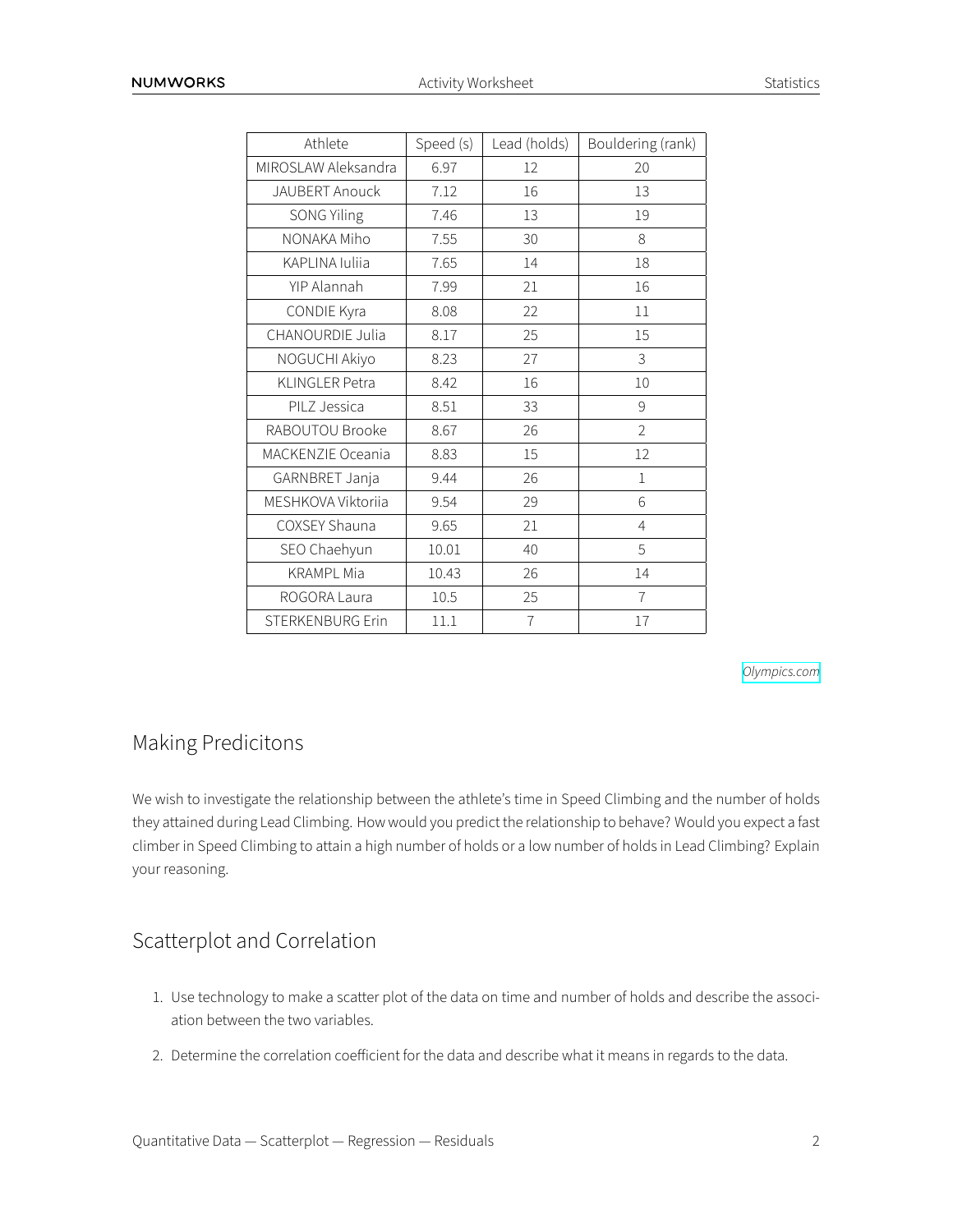3. Fit a linear function to model the relationship of speed and hold attained. Write the equation of your model and interpret the slope in context.

#### Regression and Residuals

To investigate the relationship between the athlete's time in Speed Climbing and their rank in Bouldering, a scatterplot and linear model was created as shown below.



The linear function

$$
R(t) = -1.75t + 25.753
$$

has been suggested as a good fit for the data. The table below displays the 20 athlete's time in seconds during Speed Climbing.

1. Complete the table by computing the predicted ranks for each athlete based on the model. Then compute the residual.

| Time (s) | Rank | Predicted Rank | Residual | Time (s) | Rank           | Predicted Rank | Residual |
|----------|------|----------------|----------|----------|----------------|----------------|----------|
| 6.97     | 20   |                |          | 8.51     | 9              |                |          |
| 7.12     | 13   |                |          | 8.67     | 2              |                |          |
| 7.46     | 19   |                |          | 8.83     | 12             |                |          |
| 7.55     | 8    |                |          | 9.44     | $\mathbf{1}$   |                |          |
| 7.65     | 18   |                |          | 9.54     | 6              |                |          |
| 7.99     | 16   |                |          | 9.65     | $\overline{4}$ |                |          |
| 8.08     | 11   |                |          | 10.01    | 5              |                |          |
| 8.17     | 15   |                |          | 10.43    | 14             |                |          |
| 8.23     | 3    |                |          | 10.5     | 7              |                |          |
| 8.42     | 10   |                |          | 11.1     | 17             |                |          |